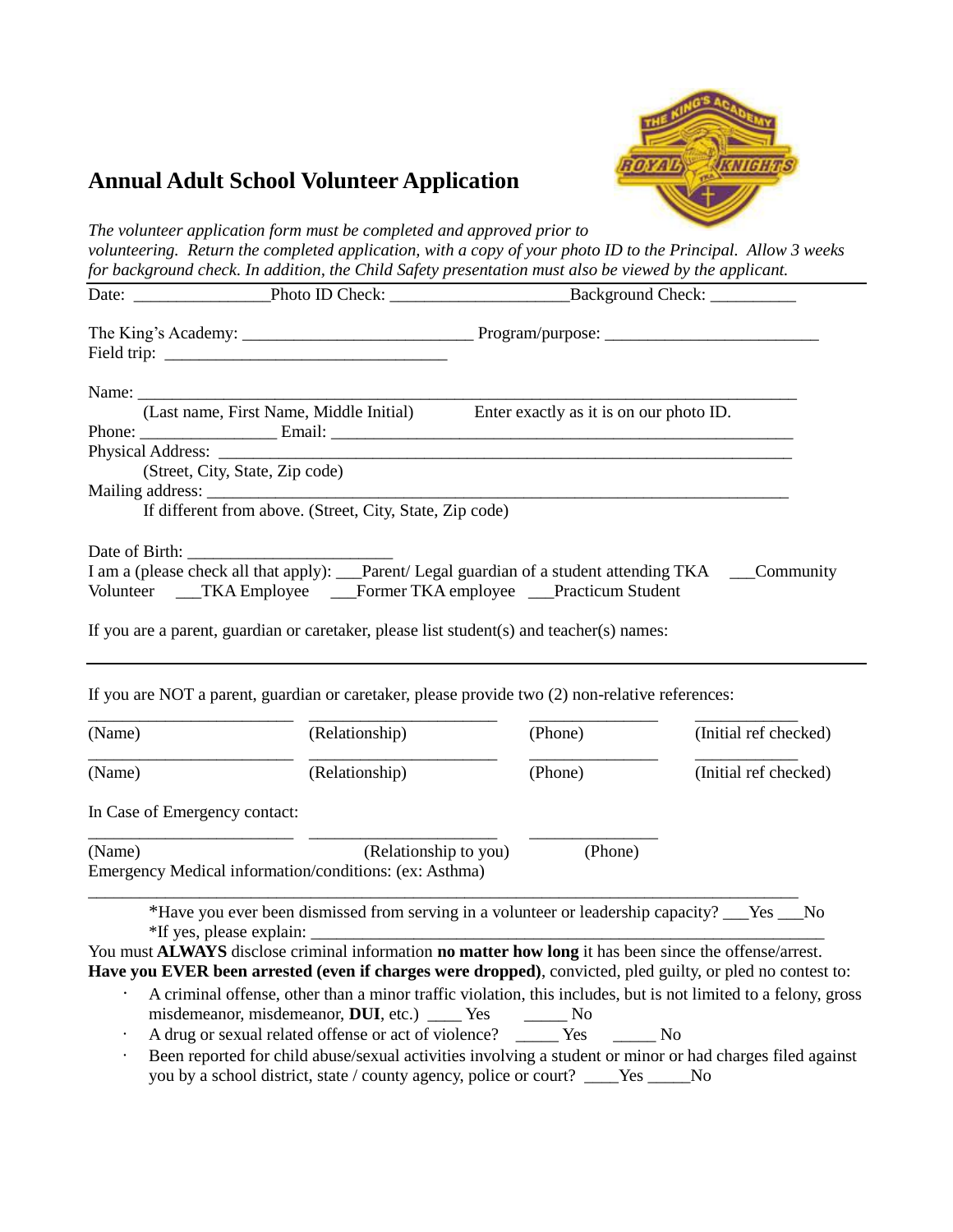If "Yes", please explain the type(s) of offense(s), location(s) and date(s) in the space below. Attach a sheet if necessary.

Date: Charge/ Offense Disposition Penalty Explanation

Administrator Only: I have reviewed the disclosed information above and \_\_\_\_\_ accept /\_\_\_\_\_ do not accept this applicant as a volunteer on our campus. If accepted, the required background check will still be performed. \*\*\*Note: Any applicant on the active "Wants and Warrants List", Registered Sex Offender, terrorist list or on Parole or Probation WILL NOT BE ALLOWED TO VOLUNTEER at the King's Academy. Background checks are completed by Mobilize My Ministry. The King's Academy reserves the right to disallow any individual from serving as a volunteer.

## \*\*\*\*\*\*\*\*\*\*\*\*\*\*\*\*\*\* \*\*\*\*\*\*\*\*\*\*\*\*\*\*\*\*\*\*\* \*\*\*\*\*\*\*\*\*\*\*\*\*\*\* \*\*\*\*\*\*\*\*\*\*\*\*\*\*\*\* VOLUNTEER COMMITMENT AND PROCEDURES READ THE FOLLOWING CAREFULLY BEFORE SIGNING AND DATING THIS APPLICATION

**Screening**: For the safety of students, all prospective volunteers will be asked to complete and Adult School Volunteer Application and provide a valid photo ID (international ID's are accepted). All prospective volunteers will be given a "Background Check" pursuant to NRS 179D. Additionally, The King's Academy, in its discretion and without a statement of reason, may require a complete criminal history check on any volunteer at any time. The King's Academy reserves the right to disallow any individual from serving as a volunteer.

**Confidentiality**: What you hear and observe about students, families, and staff while volunteering in a school is confidential. Repeating a seemingly harmless comment can lead to misunderstandings and hurt feelings. For schools to provide the best environment for learning, everyone's privacy must be respected.

**Child neglect and abuse reporting:** School volunteers are obligated to immediately report to their supervisor any suspected child abuse or neglect. The summary suspected child abuse or neglect.

**Supervision:** Volunteers perform under the direction and supervision of school personnel. Volunteers should know and follow school policies and rules that have been provided. Initial here \_\_\_\_\_ that you have received the policies and rules. The King's Academy, in its discretion and without a statement of reasons, may suspend any volunteer from further volunteer activities pending any background check. No statement by The King's Academy establishes a property right to perform volunteer work.

**Communication:** If you are unable to make it to school when you are expected, please call the school and leave a message. Similarly, school staff will contact you if your time is canceled or changed for any unforeseen reason. **Student/ Volunteer relationships:** Volunteers functions in a position of trust and The King's Academy does not extend that volunteer / student trust relationship outside of the supervised school environment. It is the responsibility of the volunteer to notify the Principal immediately if he/she becomes involved with a student / family outside The King's Academy environment.

**I affirm that I have read and understand all the information on this Adult School Volunteer Application and that all the information I have provided in this application is true and complete to the best of my knowledge. I understand that The King's Academy reserves the right to verify all information on this application form and that any false statements or failures to disclose information may be sufficient to disqualify me as a volunteer. I hereby authorize The King's Academy to obtain information relating to my current and / or previous employment, education, and personal history records.**

**\_\_\_\_\_\_\_\_\_\_\_\_\_\_\_\_\_\_\_\_\_\_\_\_\_\_\_\_\_\_\_\_\_ \_\_\_\_\_\_\_\_\_\_\_\_\_\_\_\_\_\_\_\_\_\_\_\_\_\_\_\_ \_\_\_\_\_\_\_\_\_\_\_\_\_\_\_\_ Signature Print Name Date**